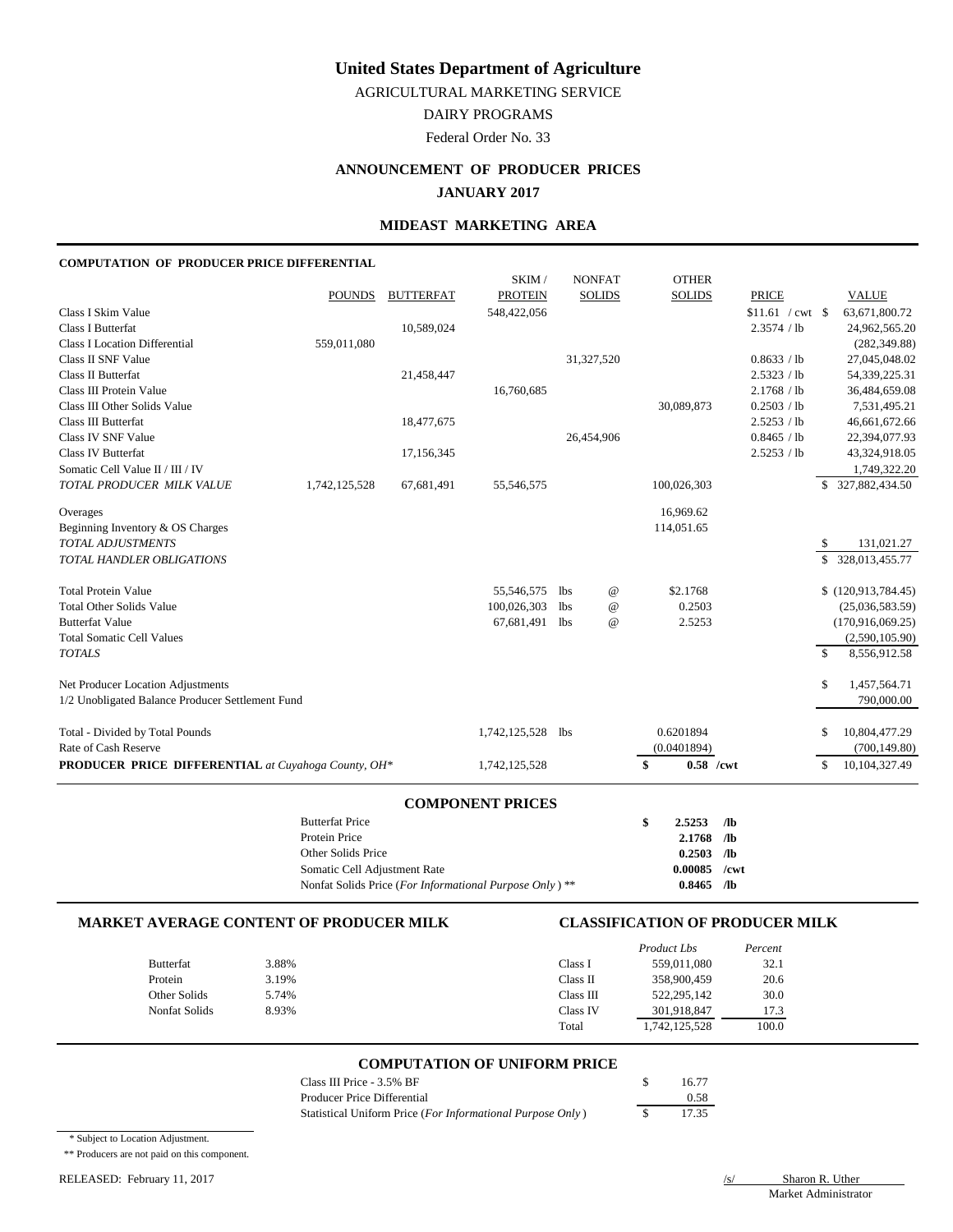AGRICULTURAL MARKETING SERVICE

DAIRY PROGRAMS

Federal Order No. 33

## **ANNOUNCEMENT OF PRODUCER PRICES**

## **FEBRUARY 2017**

### **MIDEAST MARKETING AREA**

### **COMPUTATION OF PRODUCER PRICE DIFFERENTIAL**

|                                                     |               |                  | SKIM/          |            | <b>NONFAT</b>             | <b>OTHER</b>      |                          |               |                    |
|-----------------------------------------------------|---------------|------------------|----------------|------------|---------------------------|-------------------|--------------------------|---------------|--------------------|
|                                                     | <b>POUNDS</b> | <b>BUTTERFAT</b> | <b>PROTEIN</b> |            | <b>SOLIDS</b>             | <b>SOLIDS</b>     | <b>PRICE</b>             |               | <b>VALUE</b>       |
| Class I Skim Value                                  |               |                  | 500,995,209    |            |                           |                   | $$10.20 / \text{cwt}$ \$ |               | 51,101,511.33      |
| <b>Class I Butterfat</b>                            |               | 9,607,535        |                |            |                           |                   | 2.5392 / lb              |               | 24,395,452.87      |
| <b>Class I Location Differential</b>                | 510,602,744   |                  |                |            |                           |                   |                          |               | (258, 279.12)      |
| Class II SNF Value                                  |               |                  |                |            | 28,347,259                |                   | 0.9211 / lb              |               | 26,110,660.30      |
| Class II Butterfat                                  |               | 19,787,654       |                |            |                           |                   | 2.4344 / lb              |               | 48,171,064.91      |
| Class III Protein Value                             |               |                  | 15,115,055     |            |                           |                   | 2.2348 / lb              |               | 33,779,124.93      |
| Class III Other Solids Value                        |               |                  |                |            |                           | 27,523,924        | 0.2990 / lb              |               | 8,229,653.34       |
| Class III Butterfat                                 |               | 16,348,397       |                |            |                           |                   | 2.4274 / lb              |               | 39,684,098.89      |
| Class IV SNF Value                                  |               |                  |                |            | 26,116,088                |                   | 0.8166 / lb              |               | 21,326,397.48      |
| <b>Class IV Butterfat</b>                           |               | 15,954,139       |                |            |                           |                   | 2.4274 / lb              |               | 38,727,077.03      |
| Somatic Cell Value II / III / IV                    |               |                  |                |            |                           |                   |                          |               | 1,647,539.73       |
| TOTAL PRODUCER MILK VALUE                           | 1,609,680,247 | 61,697,725       | 50,880,385     |            |                           | 92,668,974        |                          |               | \$292,914,301.69   |
|                                                     |               |                  |                |            |                           |                   |                          |               |                    |
| Overages                                            |               |                  |                |            |                           | 9,722.70          |                          |               |                    |
| Beginning Inventory & OS Charges                    |               |                  |                |            |                           | 17,331.97         |                          |               |                    |
| <b>TOTAL ADJUSTMENTS</b>                            |               |                  |                |            |                           |                   |                          | \$            | 27,054.67          |
| <b>TOTAL HANDLER OBLIGATIONS</b>                    |               |                  |                |            |                           |                   |                          | S.            | 292,941,356.36     |
| <b>Total Protein Value</b>                          |               |                  | 50,880,385     | lbs        | @                         | \$2.2348          |                          |               | \$(113,707,484.37) |
| <b>Total Other Solids Value</b>                     |               |                  | 92,668,974     | <b>lbs</b> | $^\text{\textregistered}$ | 0.299             |                          |               | (27,708,023.25)    |
| <b>Butterfat Value</b>                              |               |                  | 61,697,725     | lbs        | $\omega$                  | 2.4274            |                          |               | (149, 765, 057.68) |
| <b>Total Somatic Cell Values</b>                    |               |                  |                |            |                           |                   |                          |               | (2,410,062.22)     |
| <b>TOTALS</b>                                       |               |                  |                |            |                           |                   |                          | $\mathbb{S}$  | (649, 271.16)      |
|                                                     |               |                  |                |            |                           |                   |                          |               |                    |
| Net Producer Location Adjustments                   |               |                  |                |            |                           |                   |                          | \$            | 1,289,566.47       |
| 1/2 Unobligated Balance Producer Settlement Fund    |               |                  |                |            |                           |                   |                          |               | 761,000.00         |
| Total - Divided by Total Pounds                     |               |                  | 1,609,680,247  | lbs        |                           | 0.0870543         |                          | <sup>\$</sup> | 1,401,295.31       |
| Rate of Cash Reserve                                |               |                  |                |            |                           | (0.0470543)       |                          |               | (757, 423.77)      |
| PRODUCER PRICE DIFFERENTIAL at Cuyahoga County, OH* |               |                  | 1,609,680,247  |            |                           | \$<br>$0.04$ /cwt |                          | $\mathbb{S}$  | 643,871.54         |
|                                                     |               |                  |                |            |                           |                   |                          |               |                    |

#### **COMPONENT PRICES**

| <b>Butterfat Price</b>                                             | S | 2.4274         | - /lb |
|--------------------------------------------------------------------|---|----------------|-------|
| Protein Price                                                      |   | $2.2348$ /lb   |       |
| Other Solids Price                                                 |   | $0.2990$ /lb   |       |
| Somatic Cell Adjustment Rate                                       |   | $0.00084$ /cwt |       |
| Nonfat Solids Price (For Informational Purpose Only) <sup>**</sup> |   | $0.8166$ /lb   |       |

#### **MARKET AVERAGE CONTENT OF PRODUCER MILK CLASSIFICATION OF PRODUCER MILK**

|               |       |           | <b>Product Lbs</b> | Percent |
|---------------|-------|-----------|--------------------|---------|
| Butterfat     | 3.83% | Class I   | 510.602.744        | 31.7    |
| Protein       | 3.16% | Class II  | 325.641.402        | 20.2    |
| Other Solids  | 5.76% | Class III | 475,931,394        | 29.6    |
| Nonfat Solids | 8.92% | Class IV  | 297,504,707        | 18.5    |
|               |       | Total     | 1.609.680.247      | 100.0   |

#### **COMPUTATION OF UNIFORM PRICE**

| Class III Price - 3.5% BF                                  | 16.88 |
|------------------------------------------------------------|-------|
| Producer Price Differential                                | 0.04  |
| Statistical Uniform Price (For Informational Purpose Only) | 16.92 |

\* Subject to Location Adjustment.

\*\* Producers are not paid on this component.

RELEASED: March 10, 2017 */s/* Sharon R. Uther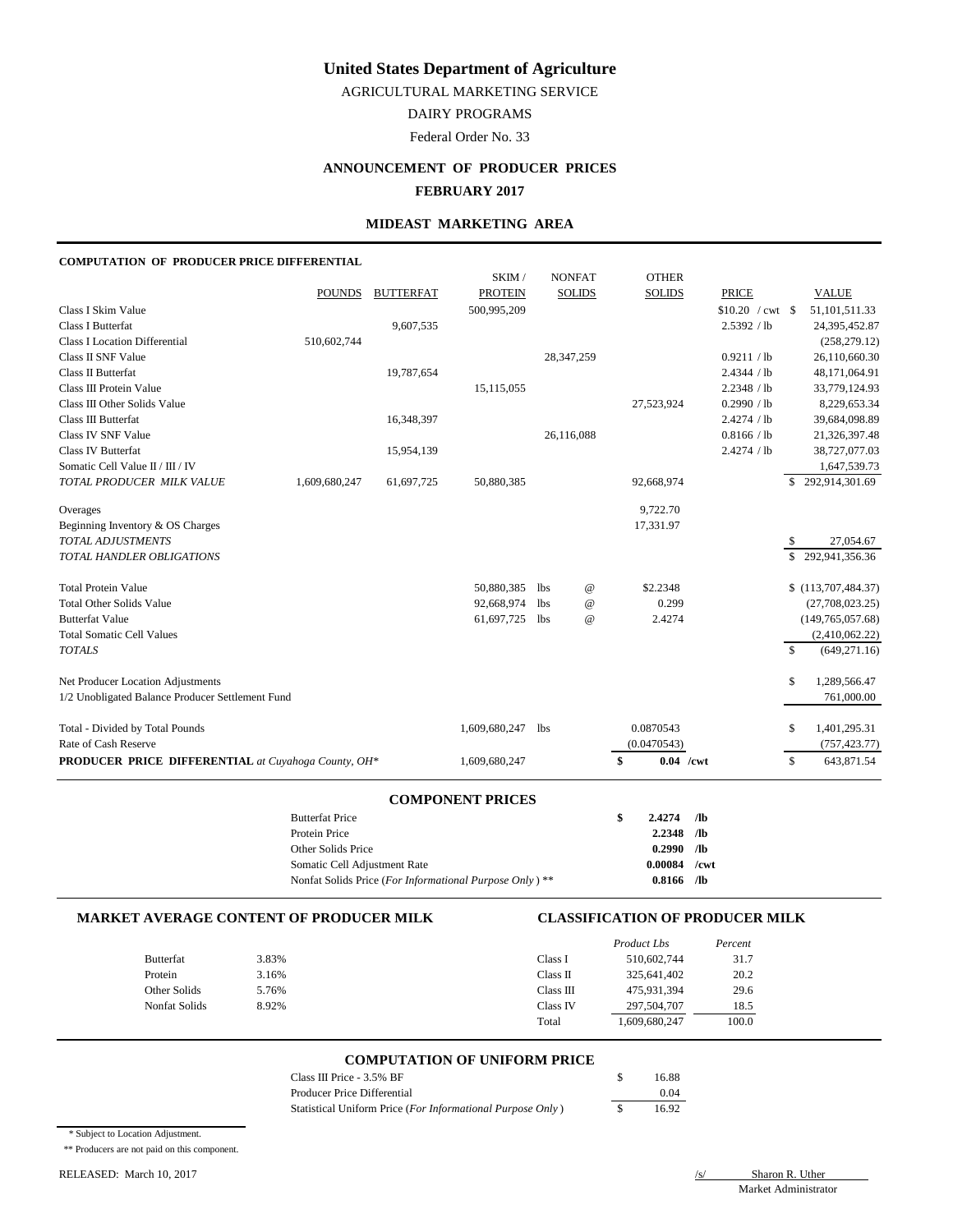AGRICULTURAL MARKETING SERVICE

DAIRY PROGRAMS

Federal Order No. 33

## **ANNOUNCEMENT OF PRODUCER PRICES**

## **MARCH 2017**

### **MIDEAST MARKETING AREA**

### **COMPUTATION OF PRODUCER PRICE DIFFERENTIAL**

|                                                     |               |                  | SKIM/          |            | <b>NONFAT</b>   | <b>OTHER</b>      |                     |              |                                      |
|-----------------------------------------------------|---------------|------------------|----------------|------------|-----------------|-------------------|---------------------|--------------|--------------------------------------|
|                                                     | <b>POUNDS</b> | <b>BUTTERFAT</b> | <b>PROTEIN</b> |            | <b>SOLIDS</b>   | <b>SOLIDS</b>     | <b>PRICE</b>        |              | <b>VALUE</b>                         |
| Class I Skim Value                                  |               |                  | 555,271,412    |            |                 |                   | $$10.65$ / cwt \ \$ |              | 59,136,405.38                        |
| <b>Class I Butterfat</b>                            |               | 10,722,244       |                |            |                 |                   | 2.4628 / lb         |              | 26,406,742.51                        |
| <b>Class I Location Differential</b>                | 565,993,656   |                  |                |            |                 |                   |                     |              | (288, 487.92)                        |
| Class II SNF Value                                  |               |                  |                |            | 29,272,304      |                   | 0.8889 / lb         |              | 26,020,151.03                        |
| Class II Butterfat                                  |               | 22,549,673       |                |            |                 |                   | 2.4246 / lb         |              | 54,673,937.18                        |
| Class III Protein Value                             |               |                  | 19,725,097     |            |                 |                   | 1.8198 / lb         |              | 35,895,731.56                        |
| Class III Other Solids Value                        |               |                  |                |            |                 | 35,885,334        | 0.3345 / lb         |              | 12,003,644.21                        |
| Class III Butterfat                                 |               | 20,812,127       |                |            |                 |                   | 2.4176 / lb         |              | 50,315,398.27                        |
| Class IV SNF Value                                  |               |                  |                |            | 29,046,319      |                   | 0.6747 / lb         |              | 19,597,551.43                        |
| <b>Class IV Butterfat</b>                           |               | 16,862,032       |                |            |                 |                   | 2.4176 / lb         |              | 40,765,648.60                        |
| Somatic Cell Value II / III / IV                    |               |                  |                |            |                 |                   |                     |              | 1,823,982.95                         |
| TOTAL PRODUCER MILK VALUE                           | 1,855,738,346 | 70,946,076       | 58,607,466     |            |                 | 106,733,832       |                     | \$.          | 326, 350, 705. 20                    |
| Overages                                            |               |                  |                |            |                 | 15,434.42         |                     |              |                                      |
| Beginning Inventory & OS Charges                    |               |                  |                |            |                 | 41,486.76         |                     |              |                                      |
| <b>TOTAL ADJUSTMENTS</b>                            |               |                  |                |            |                 |                   |                     | S            | 56.921.18                            |
| TOTAL HANDLER OBLIGATIONS                           |               |                  |                |            |                 |                   |                     | \$           | 326,407,626.38                       |
| <b>Total Protein Value</b>                          |               |                  | 58,607,466     |            |                 | \$1.8198          |                     |              | \$(106,653,866.64)                   |
| <b>Total Other Solids Value</b>                     |               |                  | 106,733,832    | lbs<br>lbs | $^{\copyright}$ | 0.3345            |                     |              |                                      |
| <b>Butterfat Value</b>                              |               |                  | 70,946,076     | lbs        | $^{\copyright}$ | 2.4176            |                     |              | (35,702,466.78)                      |
| <b>Total Somatic Cell Values</b>                    |               |                  |                |            | $^{\copyright}$ |                   |                     |              | (171, 519, 233.31)<br>(2,620,003.75) |
| <b>TOTALS</b>                                       |               |                  |                |            |                 |                   |                     | $\mathbb{S}$ | 9,912,055.90                         |
|                                                     |               |                  |                |            |                 |                   |                     |              |                                      |
| Net Producer Location Adjustments                   |               |                  |                |            |                 |                   |                     | $\mathbb{S}$ | 1,662,864.23                         |
| 1/2 Unobligated Balance Producer Settlement Fund    |               |                  |                |            |                 |                   |                     |              | 761,000.00                           |
| Total - Divided by Total Pounds                     |               |                  | 1,855,738,346  | lbs        |                 | 0.6647446         |                     | \$           | 12,335,920.13                        |
| Rate of Cash Reserve                                |               |                  |                |            |                 | (0.0447446)       |                     |              | (830, 342.70)                        |
| PRODUCER PRICE DIFFERENTIAL at Cuyahoga County, OH* |               |                  | 1,855,738,346  |            |                 | \$<br>$0.62$ /cwt |                     | \$           | 11,505,577.43                        |
|                                                     |               |                  |                |            |                 |                   |                     |              |                                      |

#### **COMPONENT PRICES**

| <b>Butterfat Price</b>                                             | \$<br>$2.4176$ /lb |    |
|--------------------------------------------------------------------|--------------------|----|
| Protein Price                                                      | $1.8198$ /lb       |    |
| Other Solids Price                                                 | $0.3345$ /lb       |    |
| Somatic Cell Adjustment Rate                                       | $0.00078$ /cwt     |    |
| Nonfat Solids Price (For Informational Purpose Only) <sup>**</sup> | 0.6747             | Лb |

#### **MARKET AVERAGE CONTENT OF PRODUCER MILK CLASSIFICATION OF PRODUCER MILK**

|                  |       |           | <b>Product Lbs</b> | Percent |
|------------------|-------|-----------|--------------------|---------|
| <b>Butterfat</b> | 3.82% | Class I   | 565,993,656        | 30.5    |
| Protein          | 3.16% | Class II  | 338,604,355        | 18.2    |
| Other Solids     | 5.75% | Class III | 620.618.458        | 33.4    |
| Nonfat Solids    | 8.91% | Class IV  | 330,521,877        | 17.9    |
|                  |       | Total     | 1.855.738.346      | 100.0   |

#### **COMPUTATION OF UNIFORM PRICE**

| Class III Price $-3.5\%$ BF                                | 15.81 |
|------------------------------------------------------------|-------|
| Producer Price Differential                                | 0.62  |
| Statistical Uniform Price (For Informational Purpose Only) | 16.43 |

\* Subject to Location Adjustment.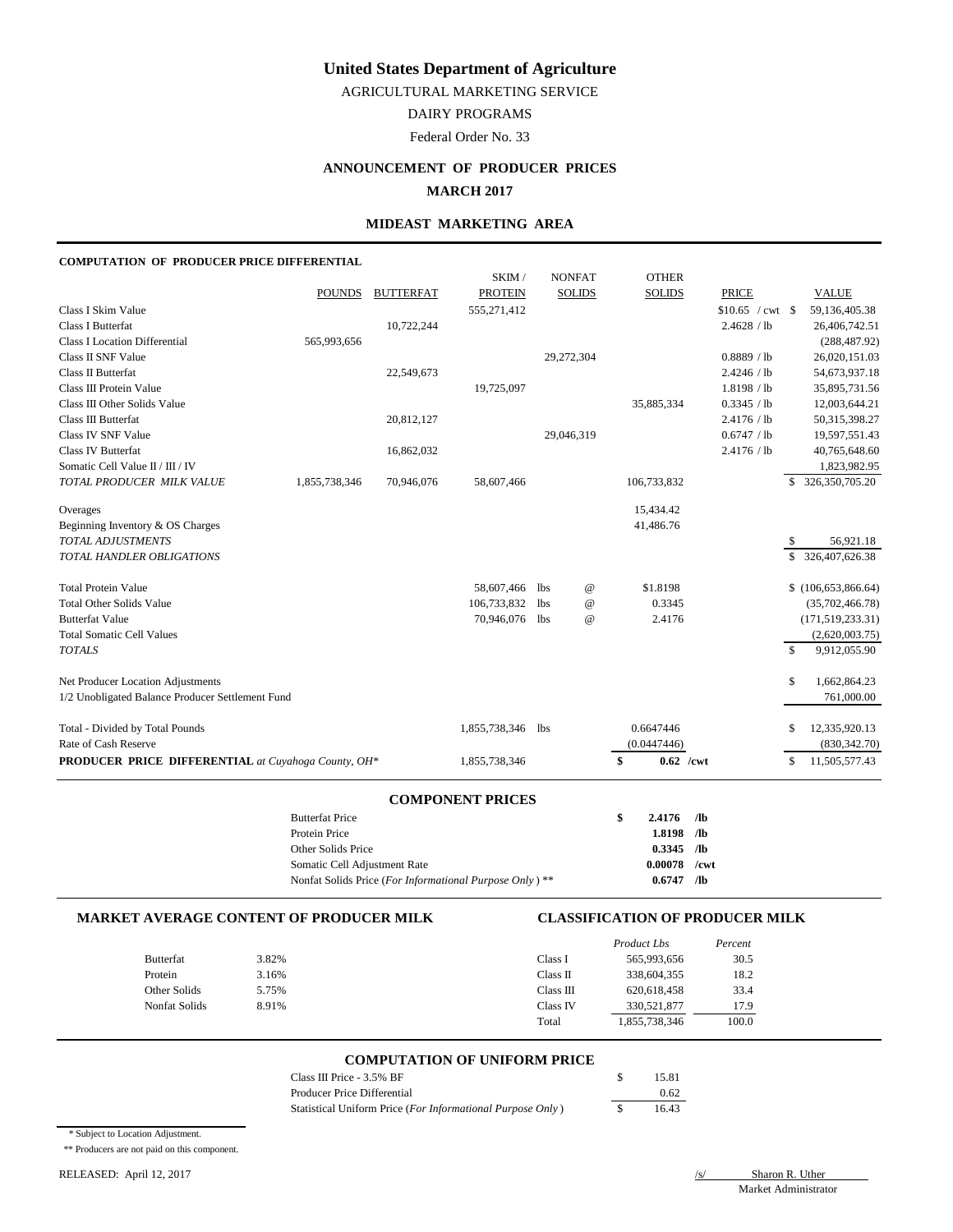AGRICULTURAL MARKETING SERVICE

DAIRY PROGRAMS

Federal Order No. 33

# **ANNOUNCEMENT OF PRODUCER PRICES**

## **APRIL 2017**

## **MIDEAST MARKETING AREA**

## **COMPUTATION OF PRODUCER PRICE DIFFERENTIAL**

|                                                     |               |                  | <b>COMPONENT PRICES</b> |            |                           |             |               |                            |              |                                |
|-----------------------------------------------------|---------------|------------------|-------------------------|------------|---------------------------|-------------|---------------|----------------------------|--------------|--------------------------------|
| PRODUCER PRICE DIFFERENTIAL at Cuyahoga County, OH* |               |                  | 1,842,610,235           |            |                           | \$          | $0.39$ /cwt   |                            | -\$          | 7,186,180.55                   |
| Rate of Cash Reserve                                |               |                  |                         |            |                           | (0.0436526) |               |                            |              | (804, 347.28)                  |
| Total - Divided by Total Pounds                     |               |                  | 1,842,610,235 lbs       |            |                           | 0.4336526   |               |                            | \$           | 7,990,527.83                   |
| 1/2 Unobligated Balance Producer Settlement Fund    |               |                  |                         |            |                           |             |               |                            |              | 816,000.00                     |
| Net Producer Location Adjustments                   |               |                  |                         |            |                           |             |               |                            | \$           | 1,698,777.00                   |
|                                                     |               |                  |                         |            |                           |             |               |                            |              |                                |
| <b>Total Somatic Cell Values</b><br><b>TOTALS</b>   |               |                  |                         |            |                           |             |               |                            | $\mathbf{s}$ | (2,439,853.03)<br>5,475,750.83 |
| <b>Butterfat Value</b>                              |               |                  | 69,236,077 lbs          |            | $^{\copyright}$           |             | 2.3548        |                            |              | (163, 037, 114.11)             |
| <b>Total Other Solids Value</b>                     |               |                  | 105,942,784             | <b>lbs</b> | $^\text{\textregistered}$ |             | 0.335         |                            |              | (35, 490, 832.79)              |
| <b>Total Protein Value</b>                          |               |                  | 57,369,359              | lbs        | $^{\copyright}$           |             | \$1.6955      |                            | \$           | (97, 269, 748.19)              |
| TOTAL HANDLER OBLIGATIONS                           |               |                  |                         |            |                           |             |               |                            | \$           | 303,713,298.95                 |
| <b>TOTAL ADJUSTMENTS</b>                            |               |                  |                         |            |                           |             |               |                            | \$           | 144,836.59                     |
| Beginning Inventory & OS Charges                    |               |                  |                         |            |                           | 16,591.31   |               |                            |              |                                |
| Overages                                            |               |                  |                         |            |                           | 128,245.28  |               |                            |              |                                |
| TOTAL PRODUCER MILK VALUE                           | 1,842,610,235 | 69,236,077       | 57,369,359              |            |                           | 105,942,784 |               |                            | S.           | 303,568,462.36                 |
| Somatic Cell Value II / III / IV                    |               | 14,875,596       |                         |            |                           |             |               |                            |              | 35,029,053.49<br>1,776,579.88  |
| Class IV Butterfat                                  |               |                  |                         |            |                           |             |               | 2.3548 / lb                |              | 19,293,135.01                  |
| Class III Butterfat<br>Class IV SNF Value           |               | 21,187,655       |                         |            | 29,051,551                |             |               | 2.3548 / lb<br>0.6641 / lb |              | 49,892,689.99                  |
| Class III Other Solids Value                        |               |                  |                         |            |                           |             | 37,265,052    | 0.3350 / lb                |              | 12,483,792.52                  |
| Class III Protein Value                             |               |                  | 20,199,995              |            |                           |             |               | 1.6955 / lb                |              | 34,249,091.53                  |
| Class II Butterfat                                  |               | 23,624,425       |                         |            |                           |             |               | 2.3618 / lb                |              | 55,796,166.94                  |
| Class II SNF Value                                  |               |                  |                         |            | 31,466,041                |             |               | 0.7533 / lb                |              | 23,703,368.68                  |
| <b>Class I Location Differential</b>                | 502,147,867   |                  |                         |            |                           |             |               |                            |              | (252, 181.85)                  |
| <b>Class I Butterfat</b>                            |               | 9,548,401        |                         |            |                           |             |               | 2.4683 / lb                |              | 23,568,318.20                  |
| Class I Skim Value                                  |               |                  | 492,599,466             |            |                           |             |               | \$9.75 / $cwt$ \$          |              | 48,028,447.97                  |
|                                                     | <b>POUNDS</b> | <b>BUTTERFAT</b> | <b>PROTEIN</b>          |            | <b>SOLIDS</b>             |             | <b>SOLIDS</b> | <b>PRICE</b>               |              | <b>VALUE</b>                   |
|                                                     |               |                  | SKIM/                   |            | <b>NONFAT</b>             |             | <b>OTHER</b>  |                            |              |                                |

| <b>Butterfat Price</b>                                  | S | 2.3548         | - /lb |
|---------------------------------------------------------|---|----------------|-------|
| Protein Price                                           |   | $1.6955$ /lb   |       |
| Other Solids Price                                      |   | $0.3350$ /lb   |       |
| Somatic Cell Adjustment Rate                            |   | $0.00075$ /cwt |       |
| Nonfat Solids Price (For Informational Purpose Only) ** |   | $0.6641$ /lb   |       |

## **MARKET AVERAGE CONTENT OF PRODUCER MILK CLASSIFICATION OF PRODUCER MILK**

|               |       | Product Lbs<br>Percent            |
|---------------|-------|-----------------------------------|
| Butterfat     | 3.76% | 27.3<br>Class I<br>502,147,867    |
| Protein       | 3.11% | 365, 267, 255<br>19.8<br>Class II |
| Other Solids  | 5.75% | 644,880,538<br>35.0<br>Class III  |
| Nonfat Solids | 8.86% | 330, 314, 575<br>17.9<br>Class IV |
|               |       | 100.0<br>1,842,610,235<br>Total   |
|               |       |                                   |

#### **COMPUTATION OF UNIFORM PRICE**

| Class III Price - 3.5% BF                                  | 15.22 |
|------------------------------------------------------------|-------|
| Producer Price Differential                                | 0.39  |
| Statistical Uniform Price (For Informational Purpose Only) | 15.61 |

\* Subject to Location Adjustment.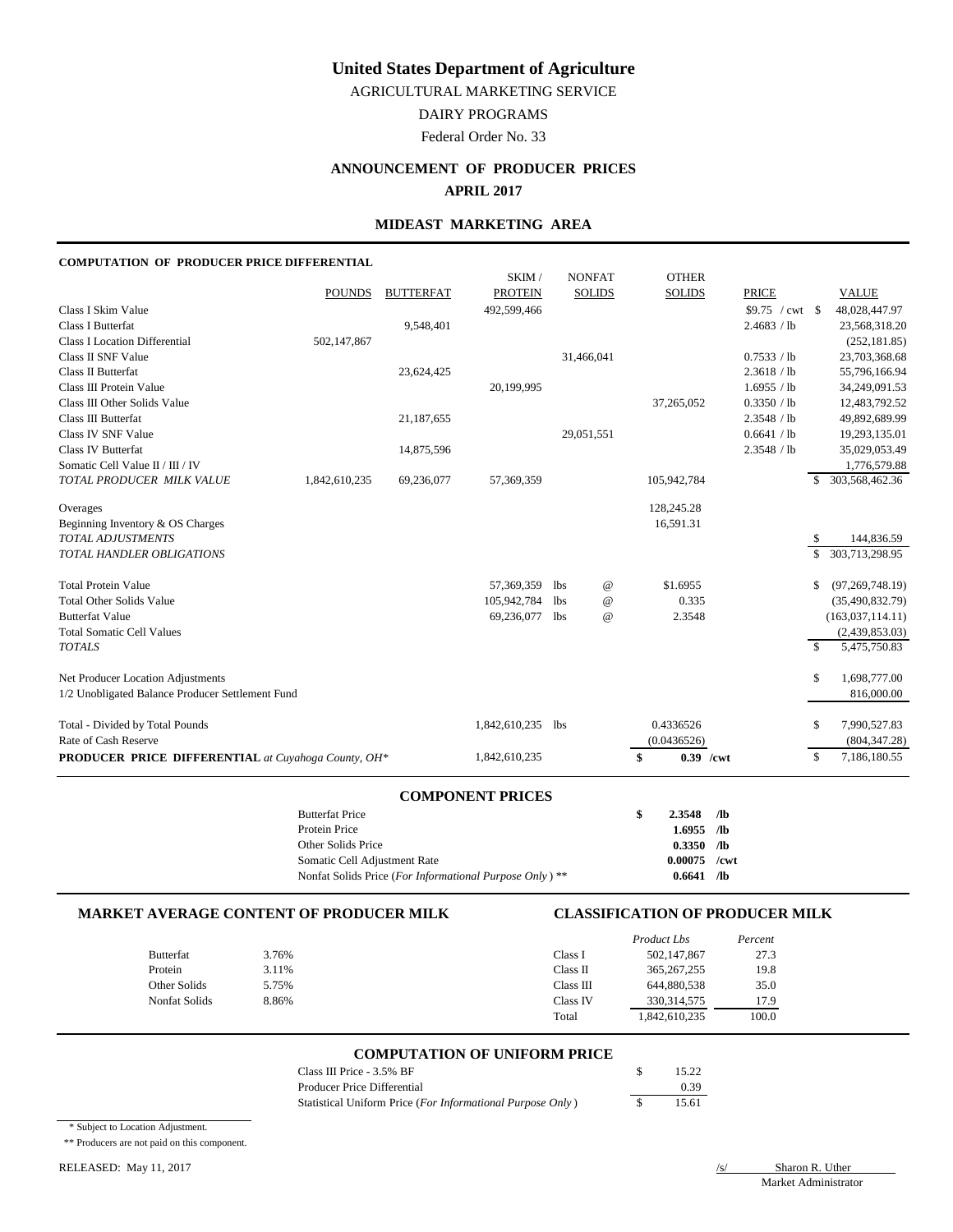AGRICULTURAL MARKETING SERVICE

DAIRY PROGRAMS

Federal Order No. 33

## **ANNOUNCEMENT OF PRODUCER PRICES**

## **MAY 2017**

## **MIDEAST MARKETING AREA**

## **COMPUTATION OF PRODUCER PRICE DIFFERENTIAL**

| Rate of Cash Reserve                             |               |                  |                   |            |                           | (0.0486611)   |                            |             | (844, 553.81)                  |
|--------------------------------------------------|---------------|------------------|-------------------|------------|---------------------------|---------------|----------------------------|-------------|--------------------------------|
| Total - Divided by Total Pounds                  |               |                  | 1,735,583,060 lbs |            |                           | 0.1486611     |                            | \$          | 2,580,136.19                   |
| 1/2 Unobligated Balance Producer Settlement Fund |               |                  |                   |            |                           |               |                            |             | 853,000.00                     |
| Net Producer Location Adjustments                |               |                  |                   |            |                           |               |                            | \$          | 1,364,862.07                   |
| <b>TOTALS</b>                                    |               |                  |                   |            |                           |               |                            | $\mathbf S$ | 362,274.12                     |
| <b>Total Somatic Cell Values</b>                 |               |                  |                   |            |                           |               |                            |             | (2,317,304.01)                 |
| <b>Butterfat Value</b>                           |               |                  | 64,459,101 lbs    |            | $^{\copyright}$           | 2.4134        |                            |             | (155, 565, 594.39)             |
| <b>Total Other Solids Value</b>                  |               |                  | 100,004,728       | <b>lbs</b> | $^\text{\textregistered}$ | 0.3196        |                            |             | (31,961,511.06)                |
| <b>Total Protein Value</b>                       |               |                  | 53,644,616        | <b>lbs</b> | $^{\copyright}$           | \$1.7723      |                            | \$          | (95,074,352.94)                |
| TOTAL HANDLER OBLIGATIONS                        |               |                  |                   |            |                           |               |                            | \$          | 285, 281, 036.52               |
| <b>TOTAL ADJUSTMENTS</b>                         |               |                  |                   |            |                           |               |                            | \$          | 141,822.26                     |
| Beginning Inventory & OS Charges                 |               |                  |                   |            |                           | 90,119.62     |                            |             |                                |
| Overages                                         |               |                  |                   |            |                           | 51,702.64     |                            |             |                                |
| TOTAL PRODUCER MILK VALUE                        | 1,735,583,060 | 64,459,101       | 53,644,616        |            |                           | 100,004,728   |                            | S.          | 285, 139, 214. 26              |
| Somatic Cell Value II / III / IV                 |               |                  |                   |            |                           |               |                            |             | 1,609,580.91                   |
| Class IV Butterfat                               |               | 13,924,588       |                   |            | 29,255,370                |               | 2.4134 / lb                |             | 20,350,035.35<br>33,605,600.67 |
| Class III Butterfat<br>Class IV SNF Value        |               | 15,975,102       |                   |            |                           |               | 2.4134 / lb<br>0.6956 / lb |             | 38,554,311.16                  |
| Class III Other Solids Value                     |               |                  |                   |            |                           | 28,224,327    | 0.3196 / lb                |             | 9,020,494.90                   |
| Class III Protein Value                          |               |                  | 15,184,391        |            |                           |               | 1.7723 / lb                |             | 26,911,296.17                  |
| Class II Butterfat                               |               | 24,375,360       |                   |            |                           |               | 2.4204 / lb                |             | 58,998,121.33                  |
| Class II SNF Value                               |               |                  |                   |            | 32,841,466                |               | 0.7333 / lb                |             | 24,082,647.02                  |
| <b>Class I Location Differential</b>             | 534,246,835   |                  |                   |            |                           |               |                            |             | (268, 756.20)                  |
| <b>Class I Butterfat</b>                         |               | 10,184,051       |                   |            |                           |               | 2.3936 / lb                |             | 24,376,544.50                  |
| Class I Skim Value                               |               |                  | 524,062,784       |            |                           |               |                            |             | 47,899,338.45                  |
|                                                  | <b>POUNDS</b> | <b>BUTTERFAT</b> | <b>PROTEIN</b>    |            | <b>SOLIDS</b>             | <b>SOLIDS</b> | <b>PRICE</b>               |             | <b>VALUE</b>                   |
|                                                  |               |                  | SKIM/             |            | <b>NONFAT</b>             | <b>OTHER</b>  |                            |             |                                |

| <b>Butterfat Price</b>                                  | 2.4134         | - /lb |  |
|---------------------------------------------------------|----------------|-------|--|
| Protein Price                                           | $1.7723$ /lb   |       |  |
| Other Solids Price                                      | $0.3196$ /lb   |       |  |
| Somatic Cell Adjustment Rate                            | $0.00077$ /cwt |       |  |
| Nonfat Solids Price (For Informational Purpose Only) ** | $0.6956$ /lb   |       |  |

## **MARKET AVERAGE CONTENT OF PRODUCER MILK CLASSIFICATION OF PRODUCER MILK**

|                  |       |           | Product Lbs   | Percent |
|------------------|-------|-----------|---------------|---------|
| <b>Butterfat</b> | 3.71% | Class I   | 534,246,835   | 30.8    |
| Protein          | 3.09% | Class II  | 381,693,682   | 22.0    |
| Other Solids     | 5.76% | Class III | 487,268,151   | 28.1    |
| Nonfat Solids    | 8.85% | Class IV  | 332, 374, 392 | 19.1    |
|                  |       | Total     | 1,735,583,060 | 100.0   |
|                  |       |           |               |         |

### **COMPUTATION OF UNIFORM PRICE**

| Class III Price $-3.5\%$ BF                                | 15.57 |
|------------------------------------------------------------|-------|
| Producer Price Differential                                | 0.10  |
| Statistical Uniform Price (For Informational Purpose Only) | 15.67 |

\* Subject to Location Adjustment.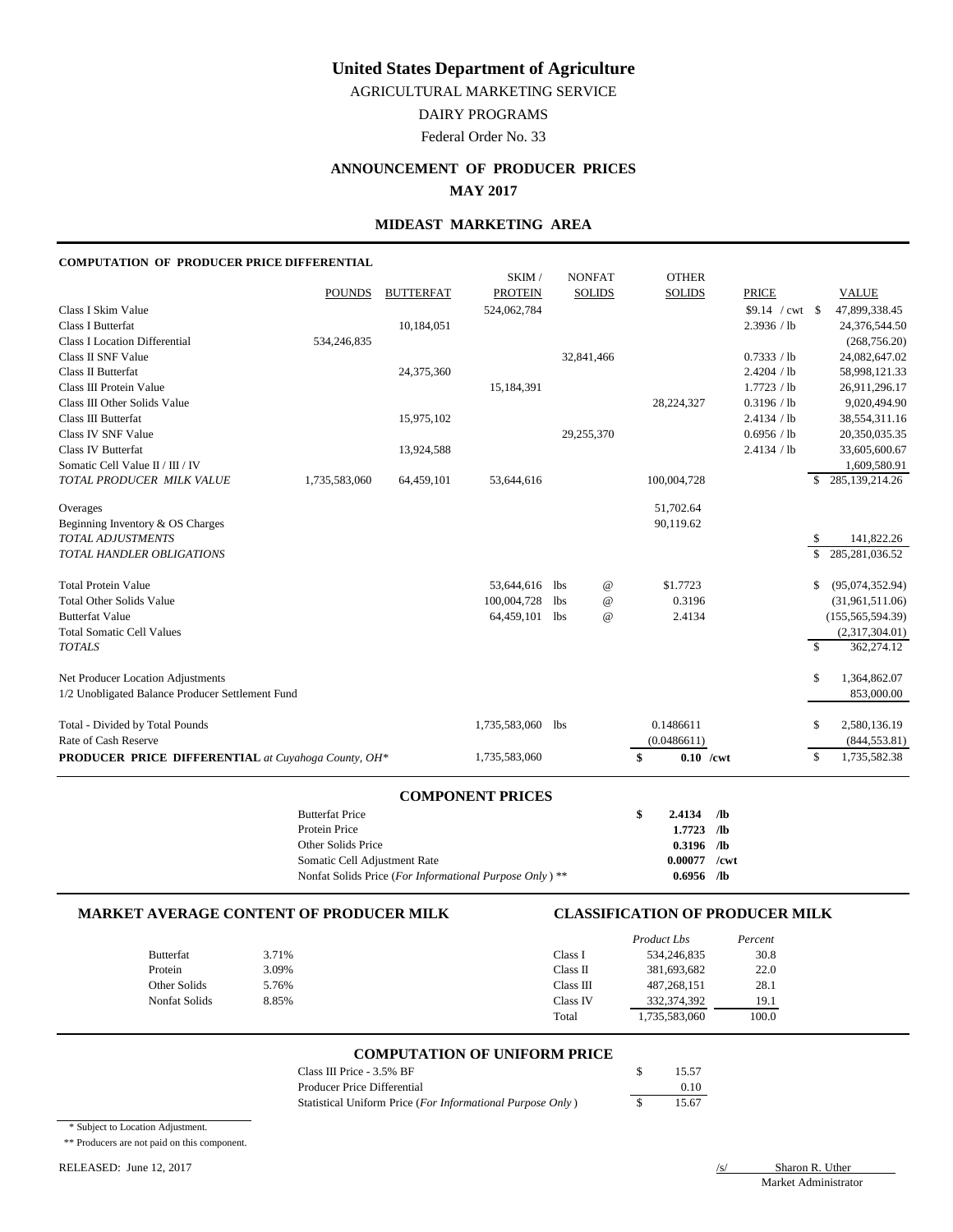AGRICULTURAL MARKETING SERVICE

DAIRY PROGRAMS

Federal Order No. 33

### **ANNOUNCEMENT OF PRODUCER PRICES**

### **JUNE 2017**

## **MIDEAST MARKETING AREA**

## **COMPUTATION OF PRODUCER PRICE DIFFERENTIAL**

|                                                                                       |               |                  | <b>COMPONENT PRICES</b>   |                   |                                |                          |                            |                    |                                    |
|---------------------------------------------------------------------------------------|---------------|------------------|---------------------------|-------------------|--------------------------------|--------------------------|----------------------------|--------------------|------------------------------------|
| PRODUCER PRICE DIFFERENTIAL at Cuyahoga County, OH*                                   |               |                  | 1,776,859,728             |                   |                                | \$                       | $0.27$ /cwt                | \$                 | 4,797,521.08                       |
| Total - Divided by Total Pounds<br>Rate of Cash Reserve                               |               |                  | 1,776,859,728             | 1bs               |                                | 0.3162127<br>(0.0462127) |                            | \$                 | 5,618,655.94<br>(821, 134.86)      |
| Net Producer Location Adjustments<br>1/2 Unobligated Balance Producer Settlement Fund |               |                  |                           |                   |                                |                          |                            | S                  | 1,586,779.73<br>858,000.00         |
| <b>TOTALS</b>                                                                         |               |                  |                           |                   |                                |                          |                            | $\mathbf{\hat{s}}$ | 3,173,876.21                       |
| <b>Total Somatic Cell Values</b>                                                      |               |                  |                           |                   |                                |                          |                            |                    | (2,366,296.77)                     |
| <b>Butterfat Value</b>                                                                |               |                  | 64,812,848                | <b>lbs</b>        | $\mathcal{a}$                  | 2.7066                   |                            |                    | (175, 422, 454.41)                 |
| <b>Total Protein Value</b><br>Total Other Solids Value                                |               |                  | 54,015,584<br>102,214,120 | <b>lbs</b><br>lbs | @<br>$^\text{\textregistered}$ | \$1.7545<br>0.3014       |                            | \$                 | (94,770,342.12)<br>(30,807,335.80) |
| TOTAL HANDLER OBLIGATIONS                                                             |               |                  |                           |                   |                                |                          |                            |                    | \$ 306,540,305.31                  |
| Beginning Inventory & OS Charges<br><b>TOTAL ADJUSTMENTS</b>                          |               |                  |                           |                   |                                | 160,314.69               |                            | -S                 | 168,557.45                         |
| Overages                                                                              |               |                  |                           |                   |                                | 8,242.76                 |                            |                    |                                    |
| Somatic Cell Value II / III / IV<br>TOTAL PRODUCER MILK VALUE                         | 1,776,859,728 | 64,812,848       | 54,015,584                |                   |                                | 102,214,120              |                            |                    | 1,695,389.92<br>\$ 306,371,747.86  |
| Class IV Butterfat                                                                    |               | 10,601,898       |                           |                   |                                |                          | 2.7066 / lb                |                    | 28,695,097.12                      |
| Class IV SNF Value                                                                    |               |                  |                           |                   | 26,533,580                     |                          | 0.7384 / lb                |                    | 19,592,395.45                      |
| Class III Other Solids Value<br>Class III Butterfat                                   |               | 18,942,648       |                           |                   |                                | 34,892,151               | 0.3014 / lb<br>2.7066 / lb |                    | 10,516,494.33<br>51,270,171.08     |
| Class III Protein Value                                                               |               |                  | 18,478,547                |                   |                                |                          | 1.7545 / lb                |                    | 32,420,610.69                      |
| Class II Butterfat                                                                    |               | 25,108,696       |                           |                   |                                |                          | 2.7136 / lb                |                    | 68,134,957.44                      |
| Class II SNF Value                                                                    |               |                  |                           |                   | 30,666,789                     |                          | 0.7656 / lb                |                    | 23,478,493.67                      |
| Class I Butterfat<br>Class I Location Differential                                    | 510,735,218   | 10,159,606       |                           |                   |                                |                          | 2.3692 / lb                |                    | 24,070,138.57<br>(255,762.60)      |
| Class I Skim Value                                                                    |               |                  | 500,575,612               |                   |                                |                          | $$9.34$ / cwt \\$          |                    | 46,753,762.19                      |
|                                                                                       | <b>POUNDS</b> | <b>BUTTERFAT</b> | <b>PROTEIN</b>            |                   | <b>SOLIDS</b>                  | <b>SOLIDS</b>            | PRICE                      |                    | <b>VALUE</b>                       |
|                                                                                       |               |                  | SKIM/                     |                   | <b>NONFAT</b>                  | <b>OTHER</b>             |                            |                    |                                    |

| <b>Butterfat Price</b>                                             | $2.7066$ /lb   |     |  |
|--------------------------------------------------------------------|----------------|-----|--|
| Protein Price                                                      | $1.7545$ /lb   |     |  |
| Other Solids Price                                                 | $0.3014$ /lb   |     |  |
| Somatic Cell Adjustment Rate                                       | $0.00081$ /cwt |     |  |
| Nonfat Solids Price (For Informational Purpose Only) <sup>**</sup> | 0.7384         | /lb |  |

## **MARKET AVERAGE CONTENT OF PRODUCER MILK CLASSIFICATION OF PRODUCER MILK**

|               |          |           | Product Lbs   | Percent |
|---------------|----------|-----------|---------------|---------|
| Butterfat     | $3.65\%$ | Class I   | 510,735,218   | 28.7    |
| Protein       | 3.04%    | Class II  | 361,260,001   | 20.3    |
| Other Solids  | 5.75%    | Class III | 603.239.899   | 33.9    |
| Nonfat Solids | 8.79%    | Class IV  | 301,624,610   | 17.1    |
|               |          | Total     | 1,776,859,728 | 100.0   |

## **COMPUTATION OF UNIFORM PRICE**

| Class III Price - 3.5% BF                                  | 16.44 |
|------------------------------------------------------------|-------|
| Producer Price Differential                                | 0.27  |
| Statistical Uniform Price (For Informational Purpose Only) | 16.71 |

\* Subject to Location Adjustment.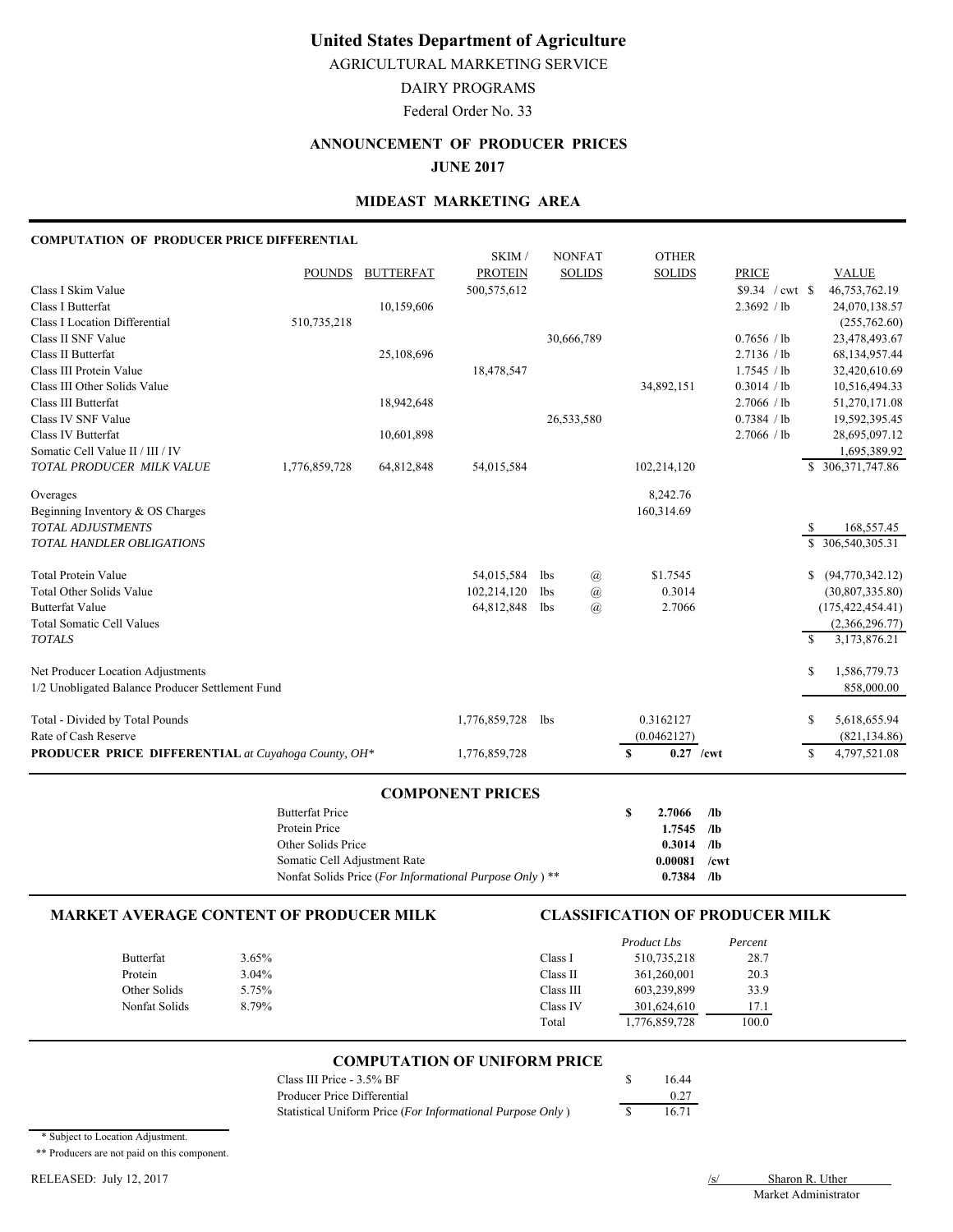AGRICULTURAL MARKETING SERVICE

DAIRY PROGRAMS

Federal Order No. 33

## **ANNOUNCEMENT OF PRODUCER PRICES**

### **JULY 2017**

### **MIDEAST MARKETING AREA**

#### **COMPUTATION OF PRODUCER PRICE DIFFERENTIAL**

|                                                     |               |                  | SKIM/          |     | <b>NONFAT</b>   | <b>OTHER</b>      |                   |                              |
|-----------------------------------------------------|---------------|------------------|----------------|-----|-----------------|-------------------|-------------------|------------------------------|
|                                                     | <b>POUNDS</b> | <b>BUTTERFAT</b> | <b>PROTEIN</b> |     | <b>SOLIDS</b>   | <b>SOLIDS</b>     | <b>PRICE</b>      | <b>VALUE</b>                 |
| Class I Skim Value                                  |               |                  | 491,062,152    |     |                 |                   | $$9.32$ / cwt \\$ | 45,766,992.57                |
| Class I Butterfat                                   |               | 9,954,644        |                |     |                 |                   | 2.7412 / lb       | 27, 287, 670. 15             |
| <b>Class I Location Differential</b>                | 501,016,796   |                  |                |     |                 |                   |                   | (249, 529.28)                |
| <b>Class II SNF Value</b>                           |               |                  |                |     | 21,662,388      |                   | 0.8233 / lb       | 17,834,644.04                |
| Class II Butterfat                                  |               | 21,433,581       |                |     |                 |                   | 2.9526 / lb       | 63,284,791.25                |
| Class III Protein Value                             |               |                  | 20,123,590     |     |                 |                   | 1.2248 / lb       | 24,647,373.01                |
| Class III Other Solids Value                        |               |                  |                |     |                 | 38,199,169        | 0.2599 / lb       | 9,927,964.04                 |
| Class III Butterfat                                 |               | 21,158,490       |                |     |                 |                   | 2.9456 / lb       | 62,324,448.15                |
| Class IV SNF Value                                  |               |                  |                |     | 25,506,386      |                   | 0.7240 / lb       | 18,466,623.43                |
| <b>Class IV Butterfat</b>                           |               | 9,772,345        |                |     |                 |                   | 2.9456 / lb       | 28,785,419.44                |
| Somatic Cell Value II / III / IV                    |               |                  |                |     |                 |                   |                   | 1,381,694.80                 |
| TOTAL PRODUCER MILK VALUE                           | 1,711,913,359 | 62,319,060       | 51,759,830     |     |                 | 98,400,212        |                   | 299,458,091.60               |
| Overages                                            |               |                  |                |     |                 | 49,343.35         |                   |                              |
| Beginning Inventory & OS Charges                    |               |                  |                |     |                 | 61,059.61         |                   |                              |
| <b>TOTAL ADJUSTMENTS</b>                            |               |                  |                |     |                 |                   |                   | 110,402.96<br>\$             |
| TOTAL HANDLER OBLIGATIONS                           |               |                  |                |     |                 |                   |                   | 299,568,494.56               |
| <b>Total Protein Value</b>                          |               |                  | 51,759,830     | lbs | $^{\copyright}$ | \$1.2248          |                   | \$<br>(63, 395, 439.74)      |
| <b>Total Other Solids Value</b>                     |               |                  | 98,400,212     | lbs | $^{\copyright}$ | 0.2599            |                   | (25,574,215.07)              |
| <b>Butterfat Value</b>                              |               |                  | 62,319,060     | lbs | $\circleda$     | 2.9456            |                   | (183, 567, 023.12)           |
| <b>Total Somatic Cell Values</b>                    |               |                  |                |     |                 |                   |                   | (1,943,387.88)               |
| <b>TOTALS</b>                                       |               |                  |                |     |                 |                   |                   | \$<br>25,088,428.75          |
| Net Producer Location Adjustments                   |               |                  |                |     |                 |                   |                   | $\mathbb{S}$<br>1,552,010.86 |
| 1/2 Unobligated Balance Producer Settlement Fund    |               |                  |                |     |                 |                   |                   | 874,000.00                   |
|                                                     |               |                  |                |     |                 |                   |                   |                              |
| Total - Divided by Total Pounds                     |               |                  | 1,711,913,359  | lbs |                 | 1.6072332         |                   | 27,514,439.61<br>\$          |
| Rate of Cash Reserve                                |               |                  |                |     |                 | (0.0472332)       |                   | (808, 591.46)                |
| PRODUCER PRICE DIFFERENTIAL at Cuyahoga County, OH* |               |                  | 1,711,913,359  |     |                 | $1.56$ /cwt<br>\$ |                   | \$<br>26,705,848.15          |

#### **COMPONENT PRICES**

| <b>Butterfat Price</b>                                             | \$. | $2.9456$ /lb   |    |
|--------------------------------------------------------------------|-----|----------------|----|
| Protein Price                                                      |     | $1.2248$ /lb   |    |
| Other Solids Price                                                 |     | $0.2599$ /lb   |    |
| Somatic Cell Adjustment Rate                                       |     | $0.00077$ /cwt |    |
| Nonfat Solids Price (For Informational Purpose Only) <sup>**</sup> |     | 0.7240         | Лb |

### **MARKET AVERAGE CONTENT OF PRODUCER MILK CLASSIFICATION OF PRODUCER MILK**

|                  |       |           | Product Lbs   | Percent |
|------------------|-------|-----------|---------------|---------|
| <b>Butterfat</b> | 3.64% | Class I   | 501,016,796   | 29.3    |
| Protein          | 3.02% | Class II  | 259,562,301   | 15.2    |
| Other Solids     | 5.75% | Class III | 661,417,169   | 38.6    |
| Nonfat Solids    | 8.77% | Class IV  | 289,917,093   | 16.9    |
|                  |       | Total     | 1.711.913.359 | 100.0   |

#### **COMPUTATION OF UNIFORM PRICE**

| Class III Price $-3.5\%$ BF                                | 15.45 |
|------------------------------------------------------------|-------|
| Producer Price Differential                                | 1.56  |
| Statistical Uniform Price (For Informational Purpose Only) | 17.01 |

\* Subject to Location Adjustment.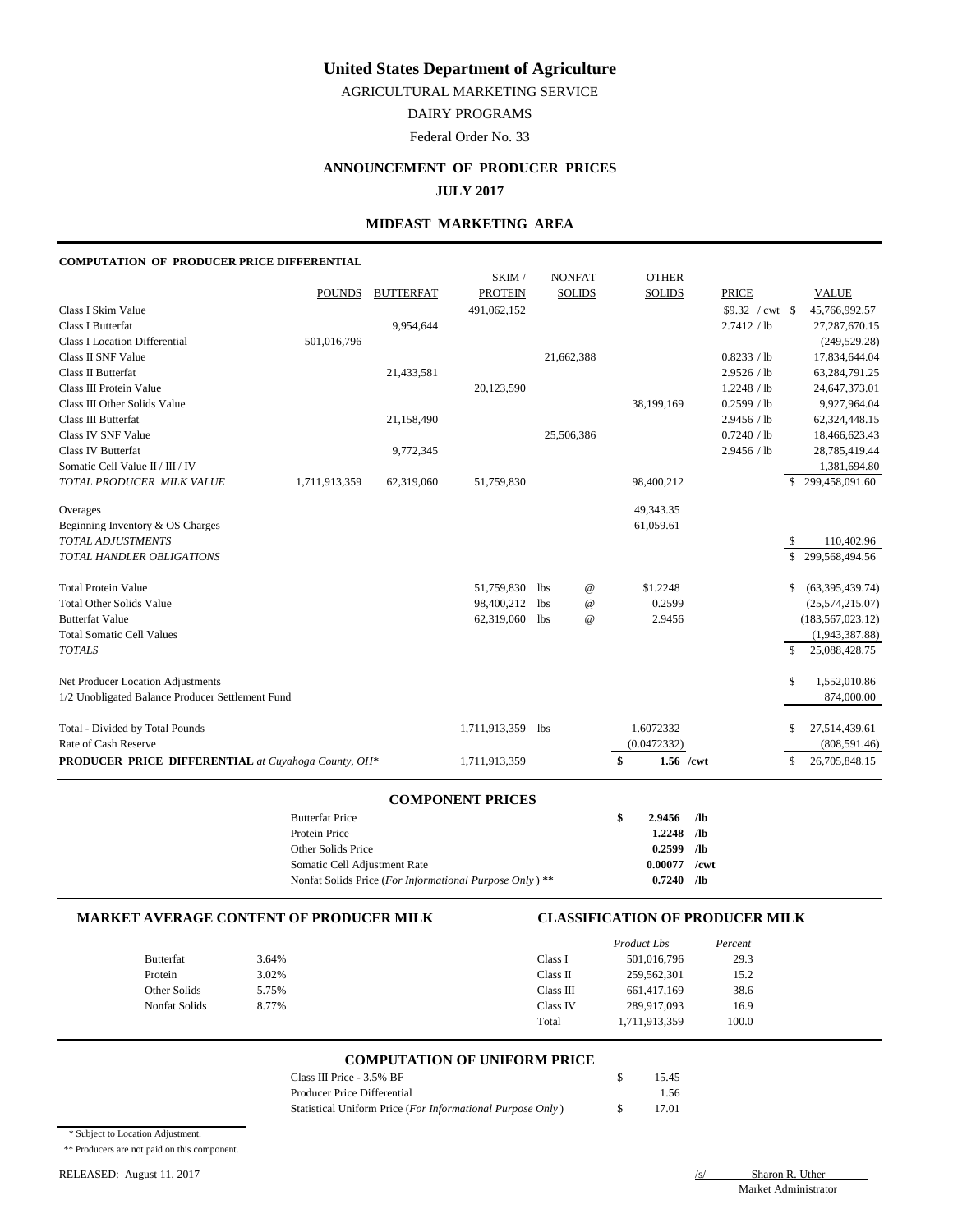AGRICULTURAL MARKETING SERVICE

DAIRY PROGRAMS

Federal Order No. 33

## **ANNOUNCEMENT OF PRODUCER PRICES**

### **AUGUST 2017**

### **MIDEAST MARKETING AREA**

### **COMPUTATION OF PRODUCER PRICE DIFFERENTIAL**

|                                                     |               |                  | SKIM/          |            | <b>NONFAT</b>   | <b>OTHER</b>      |                         |               |                    |
|-----------------------------------------------------|---------------|------------------|----------------|------------|-----------------|-------------------|-------------------------|---------------|--------------------|
|                                                     | <b>POUNDS</b> | <b>BUTTERFAT</b> | <b>PROTEIN</b> |            | <b>SOLIDS</b>   | <b>SOLIDS</b>     | <b>PRICE</b>            |               | <b>VALUE</b>       |
| Class I Skim Value                                  |               |                  | 541,448,213    |            |                 |                   | $$8.55 / \text{cwt}$ \$ |               | 46,293,822.27      |
| <b>Class I Butterfat</b>                            |               | 10,752,150       |                |            |                 |                   | 2.9919 / lb             |               | 32,169,357.57      |
| <b>Class I Location Differential</b>                | 552,200,363   |                  |                |            |                 |                   |                         |               | (284, 763.20)      |
| Class II SNF Value                                  |               |                  |                |            | 25,297,205      |                   | 0.8056 / lb             |               | 20,379,428.36      |
| Class II Butterfat                                  |               | 22,464,012       |                |            |                 |                   | 3.0179 / lb             |               | 67,794,141.82      |
| Class III Protein Value                             |               |                  | 17,604,114     |            |                 |                   | 1.5536 / lb             |               | 27,349,751.52      |
| Class III Other Solids Value                        |               |                  |                |            |                 | 33,172,278        | 0.2425 / lb             |               | 8,044,277.49       |
| Class III Butterfat                                 |               | 18,937,899       |                |            |                 |                   | 3.0109 / lb             |               | 57,020,120.10      |
| Class IV SNF Value                                  |               |                  |                |            | 21,474,765      |                   | 0.6984 / lb             |               | 14,997,975.88      |
| <b>Class IV Butterfat</b>                           |               | 9,113,234        |                |            |                 |                   | 3.0109 / lb             |               | 27,439,036.24      |
| Somatic Cell Value II / III / IV                    |               |                  |                |            |                 |                   |                         |               | 1,397,707.31       |
| TOTAL PRODUCER MILK VALUE                           | 1,669,183,215 | 61,267,295       | 50,996,796     |            |                 | 96,025,328        |                         |               | 302,600,855.36     |
| Overages                                            |               |                  |                |            |                 | 4,904.81          |                         |               |                    |
| Beginning Inventory & OS Charges                    |               |                  |                |            |                 | 35,302.93         |                         |               |                    |
| <b>TOTAL ADJUSTMENTS</b>                            |               |                  |                |            |                 |                   |                         | <sup>\$</sup> | 40,207.74          |
| TOTAL HANDLER OBLIGATIONS                           |               |                  |                |            |                 |                   |                         | \$            | 302,641,063.10     |
|                                                     |               |                  |                |            |                 |                   |                         |               |                    |
| <b>Total Protein Value</b>                          |               |                  | 50,996,796     | lbs        | $^{\copyright}$ | \$1.5536          |                         | \$            | (79, 228, 622.24)  |
| <b>Total Other Solids Value</b>                     |               |                  | 96,025,328     | <b>lbs</b> | $^{\copyright}$ | 0.2425            |                         |               | (23, 286, 142.14)  |
| <b>Butterfat Value</b>                              |               |                  | 61,267,295     | lbs        | $^{\copyright}$ | 3.0109            |                         |               | (184, 469, 698.51) |
| <b>Total Somatic Cell Values</b>                    |               |                  |                |            |                 |                   |                         |               | (2,072,587.11)     |
| <b>TOTALS</b>                                       |               |                  |                |            |                 |                   |                         | \$            | 13,584,013.10      |
| Net Producer Location Adjustments                   |               |                  |                |            |                 |                   |                         | <sup>\$</sup> | 1,406,377.88       |
| 1/2 Unobligated Balance Producer Settlement Fund    |               |                  |                |            |                 |                   |                         |               | 808,000.00         |
|                                                     |               |                  |                |            |                 |                   |                         |               |                    |
| Total - Divided by Total Pounds                     |               |                  | 1,669,183,215  | lbs        |                 | 0.9464743         |                         | \$            | 15,798,390.98      |
| Rate of Cash Reserve                                |               |                  |                |            |                 | (0.0464743)       |                         |               | (775, 741.21)      |
| PRODUCER PRICE DIFFERENTIAL at Cuyahoga County, OH* |               |                  | 1,669,183,215  |            |                 | \$<br>$0.90$ /cwt |                         | <sup>\$</sup> | 15,022,649.77      |
|                                                     |               |                  |                |            |                 |                   |                         |               |                    |

#### **COMPONENT PRICES**

| <b>Butterfat Price</b>                                             | 3.0109 $\sqrt{16}$ |  |
|--------------------------------------------------------------------|--------------------|--|
| Protein Price                                                      | $1.5536$ /lb       |  |
| Other Solids Price                                                 | $0.2425$ /lb       |  |
| Somatic Cell Adjustment Rate                                       | $0.00083$ /cwt     |  |
| Nonfat Solids Price (For Informational Purpose Only) <sup>**</sup> | $0.6984$ /lb       |  |

#### **MARKET AVERAGE CONTENT OF PRODUCER MILK CLASSIFICATION OF PRODUCER MILK**

|               |       |           | <b>Product Lbs</b> | Percent |
|---------------|-------|-----------|--------------------|---------|
| Butterfat     | 3.67% | Class I   | 552,200,363        | 33.1    |
| Protein       | 3.06% | Class II  | 299.174.110        | 17.9    |
| Other Solids  | 5.75% | Class III | 573,862,057        | 34.4    |
| Nonfat Solids | 8.81% | Class IV  | 243,946,685        | 14.6    |
|               |       | Total     | .669.183.215       | 100.0   |

#### **COMPUTATION OF UNIFORM PRICE**

| Class III Price $-3.5\%$ BF                                | 16.57 |
|------------------------------------------------------------|-------|
| Producer Price Differential                                | 0.90  |
| Statistical Uniform Price (For Informational Purpose Only) | 17.47 |

\* Subject to Location Adjustment.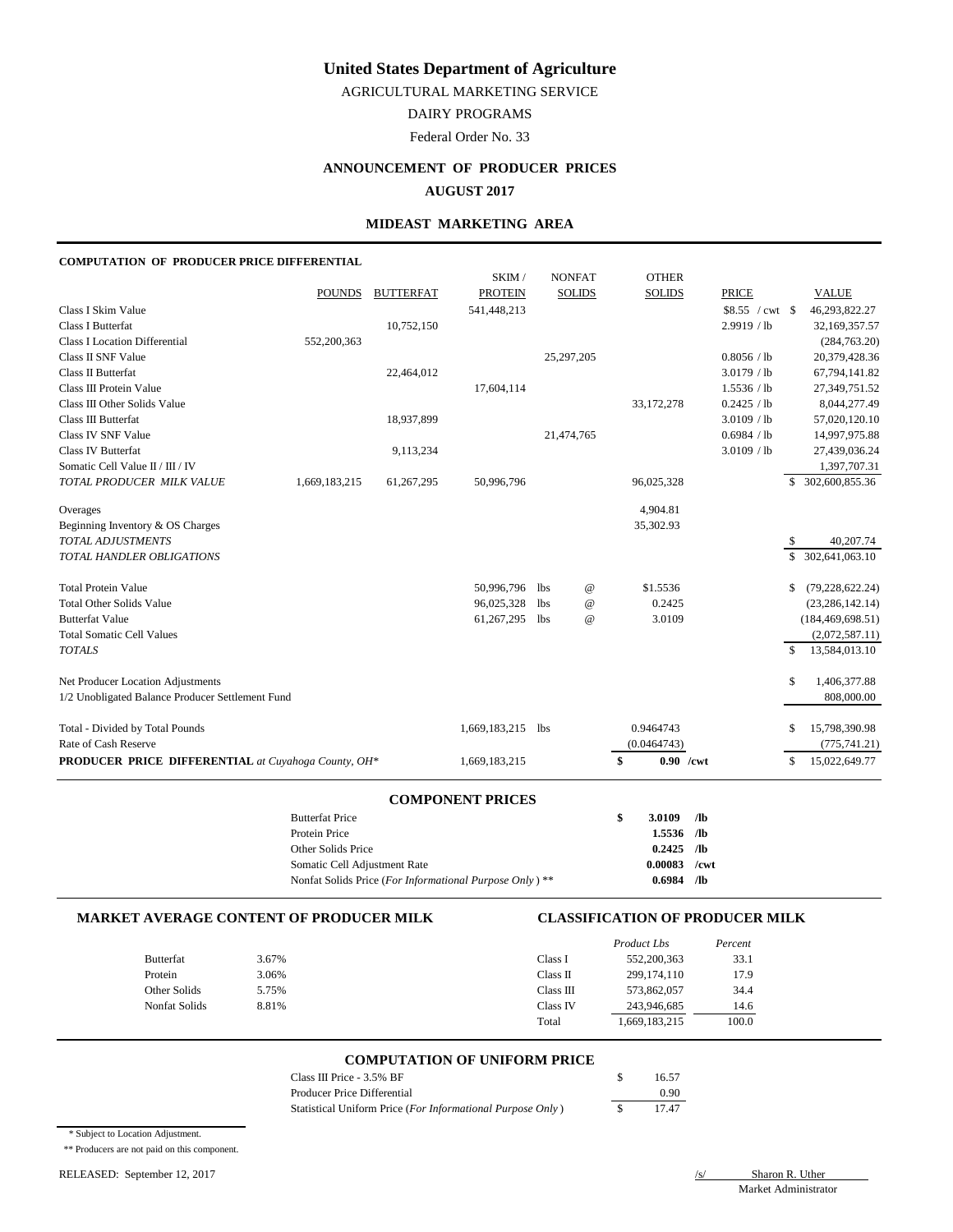AGRICULTURAL MARKETING SERVICE

DAIRY PROGRAMS

Federal Order No. 33

# **ANNOUNCEMENT OF PRODUCER PRICES SEPTEMBER 2017**

## **MIDEAST MARKETING AREA**

### **COMPUTATION OF PRODUCER PRICE DIFFERENTIAL**

| Class I Skim Value<br><b>Class I Butterfat</b>      |               | 10,341,783 | 525,980,832   |            |                 |             |             | 3.0491 / lb |              | 43,814,203.32<br>31,533,130.52 |
|-----------------------------------------------------|---------------|------------|---------------|------------|-----------------|-------------|-------------|-------------|--------------|--------------------------------|
| <b>Class I Location Differential</b>                | 536,322,615   |            |               |            |                 |             |             |             |              | (276,056.44)                   |
| Class II SNF Value                                  |               |            |               |            |                 |             |             | 0.7811 / lb |              | 18,608,832.66                  |
| Class II Butterfat                                  |               | 19,836,267 |               |            | 23,823,880      |             |             | 2.8629 / lb |              | 56,789,248.81                  |
| Class III Protein Value                             |               |            | 16,836,968    |            |                 |             |             | 1.6988 / lb |              | 28,602,641.24                  |
| Class III Other Solids Value                        |               |            |               |            |                 | 31,482,263  |             | 0.2241 / lb |              | 7,055,175.16                   |
| Class III Butterfat                                 |               | 18,142,908 |               |            |                 |             |             | 2.8559 / lb |              | 51,814,330.96                  |
| <b>Class IV SNF Value</b>                           |               |            |               |            | 22,602,653      |             |             | 0.6753 / lb |              | 15,263,571.58                  |
| Class IV Butterfat                                  |               | 12,304,050 |               |            |                 |             |             | 2.8559 / lb |              | 35,139,136.39                  |
| Somatic Cell Value II / III / IV                    |               |            |               |            |                 |             |             |             |              | 1,480,440.98                   |
| TOTAL PRODUCER MILK VALUE                           | 1,616,425,025 | 60,625,008 | 49,861,394    |            |                 | 93,254,972  |             |             | S.           | 289, 824, 655. 18              |
| Overages                                            |               |            |               |            |                 | 3,513.91    |             |             |              |                                |
| Beginning Inventory & OS Charges                    |               |            |               |            |                 | (15,368.35) |             |             |              |                                |
| <b>TOTAL ADJUSTMENTS</b>                            |               |            |               |            |                 |             |             |             | \$           | (11, 854.44)                   |
| TOTAL HANDLER OBLIGATIONS                           |               |            |               |            |                 |             |             |             | \$           | 289,812,800.74                 |
| <b>Total Protein Value</b>                          |               |            | 49,861,394    | 1bs        | $^{\copyright}$ | \$1.6988    |             |             | \$           | (84,704,536.12)                |
| <b>Total Other Solids Value</b>                     |               |            | 93,254,972    | <b>lbs</b> | $^{\circ}$      | 0.2241      |             |             |              | (20,898,439.25)                |
| <b>Butterfat Value</b>                              |               |            | 60,625,008    | <b>lbs</b> | $^{\copyright}$ | 2.8559      |             |             |              | (173, 138, 960.34)             |
| <b>Total Somatic Cell Values</b>                    |               |            |               |            |                 |             |             |             |              | (2,196,240.00)                 |
| <b>TOTALS</b>                                       |               |            |               |            |                 |             |             |             | $\mathbf{s}$ | 8,874,625.03                   |
| Net Producer Location Adjustments                   |               |            |               |            |                 |             |             |             | \$           | 1,315,617.37                   |
| 1/2 Unobligated Balance Producer Settlement Fund    |               |            |               |            |                 |             |             |             |              | 803,000.00                     |
| Total - Divided by Total Pounds                     |               |            | 1,616,425,025 | 1bs        |                 | 0.6800960   |             |             | \$           | 10,993,242.40                  |
| Rate of Cash Reserve                                |               |            |               |            |                 | (0.0400960) |             |             |              | (648, 121.78)                  |
| PRODUCER PRICE DIFFERENTIAL at Cuyahoga County, OH* |               |            | 1,616,425,025 |            |                 | \$          | $0.64$ /cwt |             | \$           | 10,345,120.62                  |

| <b>Butterfat Price</b>                                             | 2.8559         | /lb |
|--------------------------------------------------------------------|----------------|-----|
| Protein Price                                                      | $1.6988$ /lb   |     |
| Other Solids Price                                                 | $0.2241$ /lb   |     |
| Somatic Cell Adjustment Rate                                       | $0.00083$ /cwt |     |
| Nonfat Solids Price (For Informational Purpose Only) <sup>**</sup> | $0.6753$ /lb   |     |

## **MARKET AVERAGE CONTENT OF PRODUCER MILK CLASSIFICATION OF PRODUCER MILK**

|           | Product Lbs   | Percent |
|-----------|---------------|---------|
| Class I   | 536, 322, 615 | 33.2    |
| Class II  | 278,985,725   | 17.3    |
| Class III | 543,212,044   | 33.6    |
| Class IV  | 257,904,641   | 15.9    |
| Total     | 1,616,425,025 | 100.0   |
|           |               |         |

#### **COMPUTATION OF UNIFORM PRICE**

| Class III Price $-3.5\%$ BF                                | 16.36 |
|------------------------------------------------------------|-------|
| Producer Price Differential                                | 0.64  |
| Statistical Uniform Price (For Informational Purpose Only) | 17.00 |

\* Subject to Location Adjustment.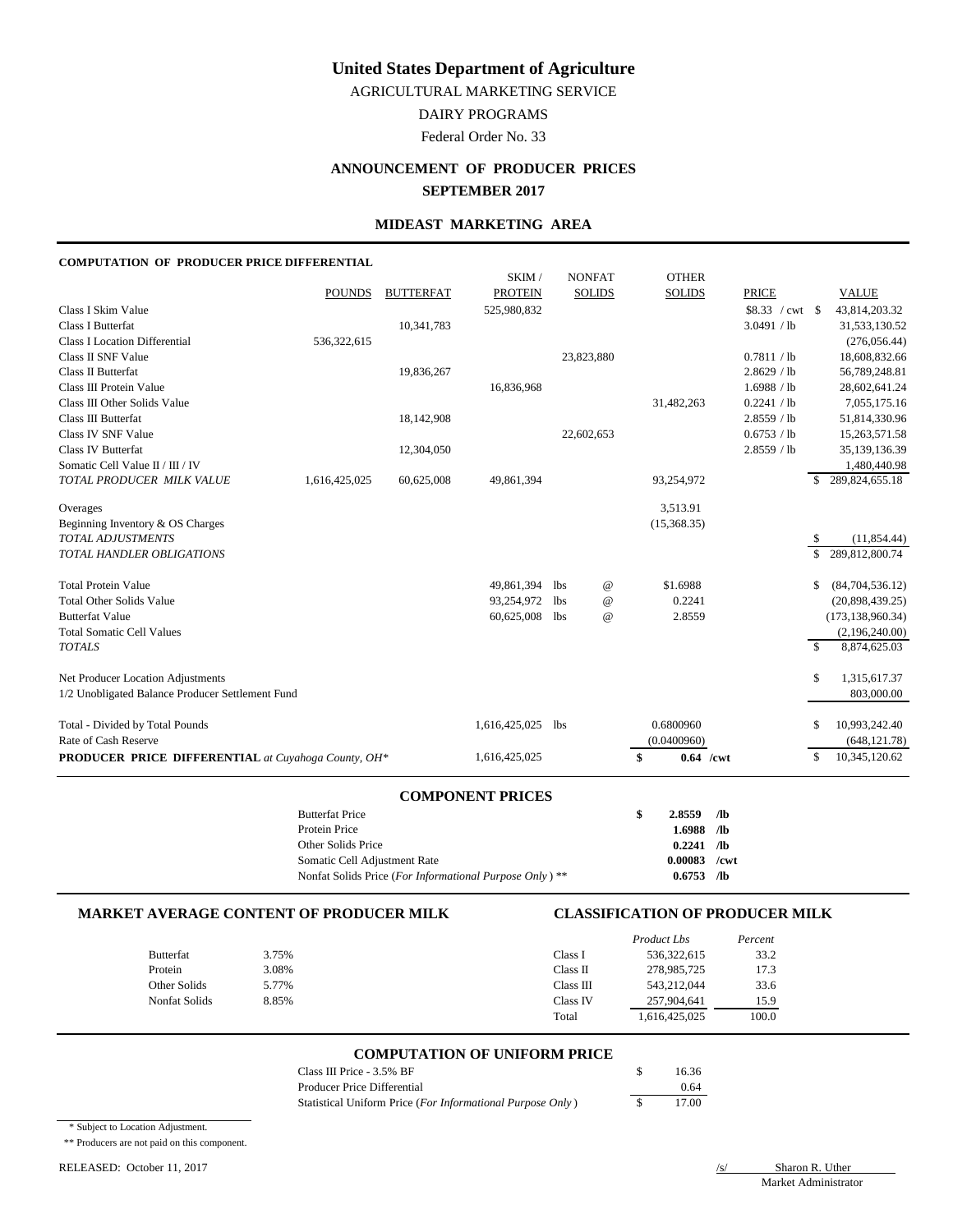AGRICULTURAL MARKETING SERVICE DAIRY PROGRAMS Federal Order No. 33

## **ANNOUNCEMENT OF PRODUCER PRICES OCTOBER 2017**

### **MIDEAST MARKETING AREA**

#### **COMPUTATION OF PRODUCER PRICE DIFFERENTIAL**

| PRODUCER PRICE DIFFERENTIAL at Cuyahoga County, OH*           |               |                  | 1,533,871,298            |                        |                            | S<br>$(0.12)$ /cwt |                            | $\mathbb{S}$  | (1,840,646.20)                      |
|---------------------------------------------------------------|---------------|------------------|--------------------------|------------------------|----------------------------|--------------------|----------------------------|---------------|-------------------------------------|
| Rate of Cash Reserve                                          |               |                  |                          |                        |                            | (0.0409635)        |                            |               | (628, 327.37)                       |
| Total - Divided by Total Pounds                               |               |                  | 1,533,871,298            | lbs                    |                            | (0.0790365)        |                            | S             | (1,212,318.83)                      |
| 1/2 Unobligated Balance Producer Settlement Fund              |               |                  |                          |                        |                            |                    |                            |               | 734,000.00                          |
| Net Producer Location Adjustments                             |               |                  |                          |                        |                            |                    |                            | \$            | 1,100,021.37                        |
|                                                               |               |                  |                          |                        |                            |                    |                            |               |                                     |
| <b>TOTALS</b>                                                 |               |                  |                          |                        |                            |                    |                            | $\mathcal{S}$ | (3,046,340.20)                      |
| <b>Total Somatic Cell Values</b>                              |               |                  |                          |                        | $\left(\widehat{a}\right)$ |                    |                            |               | (2,131,191.46)                      |
| <b>Butterfat Value</b>                                        |               |                  | 88,289,297<br>57,802,544 | <b>lbs</b>             | $^\text{\textregistered}$  | 2.6646             |                            |               | (16,360,006.71)<br>(154,020,658.75) |
| <b>Total Protein Value</b><br><b>Total Other Solids Value</b> |               |                  | 48, 101, 506             | lbs<br>1 <sub>bs</sub> | @                          | \$2.1084<br>0.1853 |                            | \$            | (101, 417, 215.25)                  |
|                                                               |               |                  |                          |                        |                            |                    |                            |               |                                     |
| TOTAL HANDLER OBLIGATIONS                                     |               |                  |                          |                        |                            |                    |                            | <sup>\$</sup> | 270,882,731.97                      |
| <b>TOTAL ADJUSTMENTS</b>                                      |               |                  |                          |                        |                            |                    |                            | \$            | (1,686.17)                          |
| Beginning Inventory & OS Charges                              |               |                  |                          |                        |                            | (31, 476.58)       |                            |               |                                     |
| Overages                                                      |               |                  |                          |                        |                            | 29,790.41          |                            |               |                                     |
| TOTAL PRODUCER MILK VALUE                                     | 1,533,871,298 | 57,802,544       | 48,101,506               |                        |                            | 88,289,297         |                            | -S            | 270,884,418.14                      |
| Somatic Cell Value II / III / IV                              |               |                  |                          |                        |                            |                    |                            |               | 1,338,015.36                        |
| Class IV Butterfat                                            |               | 10,933,180       |                          |                        |                            |                    | 2.6646 / lb                |               | 29,132,551.44                       |
| Class IV SNF Value                                            |               | 13,273,896       |                          |                        | 23,448,098                 |                    | 0.6357 / lb                |               | 35,369,623.26<br>14,905,955.91      |
| Class III Other Solids Value<br>Class III Butterfat           |               |                  |                          |                        |                            | 22,167,357         | 0.1853 / lb<br>2.6646 / lb |               | 4,107,611.25                        |
| Class III Protein Value                                       |               |                  | 12,121,511               |                        |                            |                    | 2.1084 / lb                |               | 25,556,993.79                       |
| Class II Butterfat                                            |               | 22,764,685       |                          |                        |                            |                    | 2.6716 / lb                |               | 60,818,132.43                       |
| Class II SNF Value                                            |               |                  |                          |                        | 28,236,255                 |                    | 0.7600 / lb                |               | 21,459,553.80                       |
| <b>Class I Location Differential</b>                          | 556,639,167   |                  |                          |                        |                            |                    |                            |               | (296, 599.49)                       |
| Class I Butterfat                                             |               | 10,830,783       |                          |                        |                            |                    | 2.8780 / lb                |               | 31,170,993.48                       |
| Class I Skim Value                                            |               |                  | 545,808,384              |                        |                            |                    |                            |               | 47,321,586.91                       |
|                                                               | <b>POUNDS</b> | <b>BUTTERFAT</b> | <b>PROTEIN</b>           |                        | <b>SOLIDS</b>              | <b>SOLIDS</b>      | <b>PRICE</b>               |               | <b>VALUE</b>                        |
|                                                               |               |                  | SKIM /                   |                        | <b>NONFAT</b>              | <b>OTHER</b>       |                            |               |                                     |

| <b>Butterfat Price</b>                                             | S | 2.6646         | - /lb      |
|--------------------------------------------------------------------|---|----------------|------------|
| Protein Price                                                      |   | $2.1084$ /lb   |            |
| Other Solids Price                                                 |   | $0.1853$ /lb   |            |
| Somatic Cell Adjustment Rate                                       |   | $0.00086$ /cwt |            |
| Nonfat Solids Price (For Informational Purpose Only) <sup>**</sup> |   | 0.6357         | $\sqrt{2}$ |

#### **MARKET AVERAGE CONTENT OF PRODUCER MILK CLASSIFICATION OF PRODUCER MILK**

|               |       |           | <b>Product Lbs</b> | Percent |
|---------------|-------|-----------|--------------------|---------|
| Butterfat     | 3.77% | Class I   | 556,639,167        | 36.3    |
| Protein       | 3.14% | Class II  | 328, 573, 172      | 21.4    |
| Other Solids  | 5.76% | Class III | 383,962,229        | 25.0    |
| Nonfat Solids | 8.90% | Class IV  | 264,696,730        | 17.3    |
|               |       | Total     | 1,533,871,298      | 100.0   |

### **COMPUTATION OF UNIFORM PRICE**

| Class III Price - 3.5% BF                                  | 16.69  |
|------------------------------------------------------------|--------|
| Producer Price Differential                                | (0.12) |
| Statistical Uniform Price (For Informational Purpose Only) | 16.57  |

\* Subject to Location Adjustment.

\*\* Producers are not paid on this component.

RELEASED: November 10, 2017 */s/* Sharon R. Uther

Market Administrator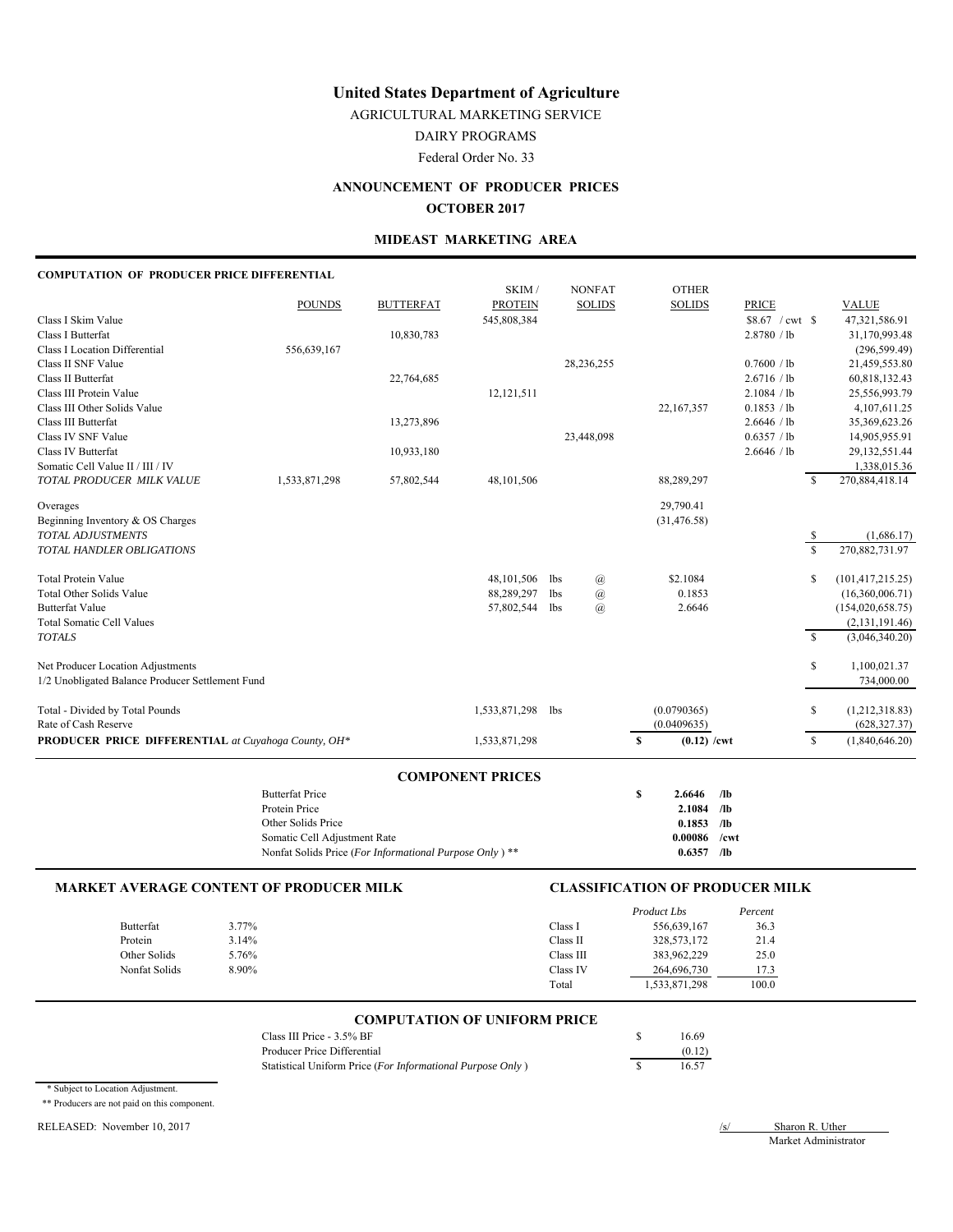AGRICULTURAL MARKETING SERVICE

DAIRY PROGRAMS

Federal Order No. 33

# **ANNOUNCEMENT OF PRODUCER PRICES**

## **NOVEMBER 2017**

## **MIDEAST MARKETING AREA**

#### **COMPUTATION OF PRODUCER PRICE DIFFERENTIAL**

|                                                     |                                                        |                  | SKIM /                  |            | <b>NONFAT</b>   | <b>OTHER</b>        |                  |                    |                    |
|-----------------------------------------------------|--------------------------------------------------------|------------------|-------------------------|------------|-----------------|---------------------|------------------|--------------------|--------------------|
|                                                     | <b>POUNDS</b>                                          | <b>BUTTERFAT</b> | <b>PROTEIN</b>          |            | <b>SOLIDS</b>   | <b>SOLIDS</b>       | <b>PRICE</b>     |                    | <b>VALUE</b>       |
| Class I Skim Value                                  |                                                        |                  | 548,998,347             |            |                 |                     | $$9.28$ / cwt \$ |                    | 50,947,046.61      |
| <b>Class I Butterfat</b>                            |                                                        | 11,195,537       |                         |            |                 |                     | 2.7004 / lb      |                    | 30,232,428.10      |
| <b>Class I Location Differential</b>                | 560,193,884                                            |                  |                         |            |                 |                     |                  |                    | (285, 729.29)      |
| Class II SNF Value                                  |                                                        |                  |                         |            | 23,258,141      |                     | 0.7311 / lb      |                    | 17,004,026.92      |
| Class II Butterfat                                  |                                                        | 21,749,711       |                         |            |                 |                     | 2.5616 / lb      |                    | 55,714,059.71      |
| Class III Protein Value                             |                                                        |                  | 12,248,827              |            |                 |                     | 2.3412 / lb      |                    | 28,676,953.78      |
| Class III Other Solids Value                        |                                                        |                  |                         |            |                 | 21,861,460          | 0.1644 / lb      |                    | 3,594,024.03       |
| Class III Butterfat                                 |                                                        | 13,236,471       |                         |            |                 |                     | 2.5546 / lb      |                    | 33,813,888.82      |
| <b>Class IV SNF Value</b>                           |                                                        |                  |                         |            | 24,704,831      |                     | 0.5816 / lb      |                    | 14,368,329.69      |
| <b>Class IV Butterfat</b>                           |                                                        | 12,094,884       |                         |            |                 |                     | 2.5546 / lb      |                    | 30,897,590.66      |
| Somatic Cell Value II / III / IV                    |                                                        |                  |                         |            |                 |                     |                  |                    | 1,452,532.25       |
| TOTAL PRODUCER MILK VALUE                           | 1,486,281,987                                          | 58,276,603       | 47,783,581              |            |                 | 85,499,219          |                  | \$                 | 266,415,151.28     |
| Overages                                            |                                                        |                  |                         |            |                 | 17,061.91           |                  |                    |                    |
| Beginning Inventory & OS Charges                    |                                                        |                  |                         |            |                 | 39,516.37           |                  |                    |                    |
| TOTAL ADJUSTMENTS                                   |                                                        |                  |                         |            |                 |                     |                  | \$                 | 56,578.28          |
| TOTAL HANDLER OBLIGATIONS                           |                                                        |                  |                         |            |                 |                     |                  | $\mathsf{\$}$      | 266,471,729.56     |
| <b>Total Protein Value</b>                          |                                                        |                  | 47,783,581 lbs          |            | $^{\copyright}$ | \$2.3412            |                  | \$                 | (111,870,919.84)   |
| <b>Total Other Solids Value</b>                     |                                                        |                  | 85,499,219              | <b>lbs</b> | $^{\copyright}$ | 0.1644              |                  |                    | (14,056,071.62)    |
| <b>Butterfat Value</b>                              |                                                        |                  | 58,276,603 lbs          |            | $^{\copyright}$ | 2.5546              |                  |                    | (148, 873, 410.03) |
| <b>Total Somatic Cell Values</b>                    |                                                        |                  |                         |            |                 |                     |                  |                    | (2,337,520.95)     |
| <b>TOTALS</b>                                       |                                                        |                  |                         |            |                 |                     |                  | $\mathbf{\hat{S}}$ | (10, 666, 192.88)  |
| Net Producer Location Adjustments                   |                                                        |                  |                         |            |                 |                     |                  | \$                 | 1,046,489.62       |
| 1/2 Unobligated Balance Producer Settlement Fund    |                                                        |                  |                         |            |                 |                     |                  |                    | 741,000.00         |
| Total - Divided by Total Pounds                     |                                                        |                  | 1,486,281,987 lbs       |            |                 | (0.5973768)         |                  | \$                 | (8,878,703.26)     |
| Rate of Cash Reserve                                |                                                        |                  |                         |            |                 | (0.0426232)         |                  |                    | (633,500.94)       |
| PRODUCER PRICE DIFFERENTIAL at Cuyahoga County, OH* |                                                        |                  | 1,486,281,987           |            |                 | \$<br>$(0.64)$ /cwt |                  | \$                 | (9,512,204.20)     |
|                                                     |                                                        |                  |                         |            |                 |                     |                  |                    |                    |
|                                                     |                                                        |                  | <b>COMPONENT PRICES</b> |            |                 |                     |                  |                    |                    |
|                                                     | <b>Butterfat Price</b>                                 |                  |                         |            |                 | \$<br>2.5546        | /1 <sub>b</sub>  |                    |                    |
|                                                     | Protein Price                                          |                  |                         |            |                 | 2.3412 /lb          |                  |                    |                    |
|                                                     | Other Solids Price                                     |                  |                         |            |                 | 0.1644              | $\sqrt{a}$       |                    |                    |
|                                                     | Somatic Cell Adjustment Rate                           |                  |                         |            |                 | 0.00088             | /cwt             |                    |                    |
|                                                     | Nonfat Solids Price (For Informational Purpose Only)** |                  |                         |            |                 | $0.5816$ /lb        |                  |                    |                    |

#### **MARKET AVERAGE CONTENT OF PRODUCER MILK CLASSIFICATION OF PRODUCER MILK**

|               |       |                       | Product Lbs   | Percent |
|---------------|-------|-----------------------|---------------|---------|
| Butterfat     | 3.92% | Class 1               | 560.193.884   | 37.7    |
| Protein       | 3.21% | Class II              | 270.971.188   | 18.2    |
| Other Solids  | 5.75% | $Class \, \text{III}$ | 378,484,580   | 25.5    |
| Nonfat Solids | 8.96% | Class IV              | 276,632,335   | 18.6    |
|               |       | Total                 | 1,486,281,987 | 100.0   |

## **COMPUTATION OF UNIFORM PRICE**

| Class III Price - 3.5% BF                                  | 16.88  |
|------------------------------------------------------------|--------|
| Producer Price Differential                                | (0.64) |
| Statistical Uniform Price (For Informational Purpose Only) | 16.24  |

\* Subject to Location Adjustment.

RELEASED: December 12, 2017 /s/ Sharon R. Uther

Market Administrator

 <sup>\*\*</sup> Producers are not paid on this component.